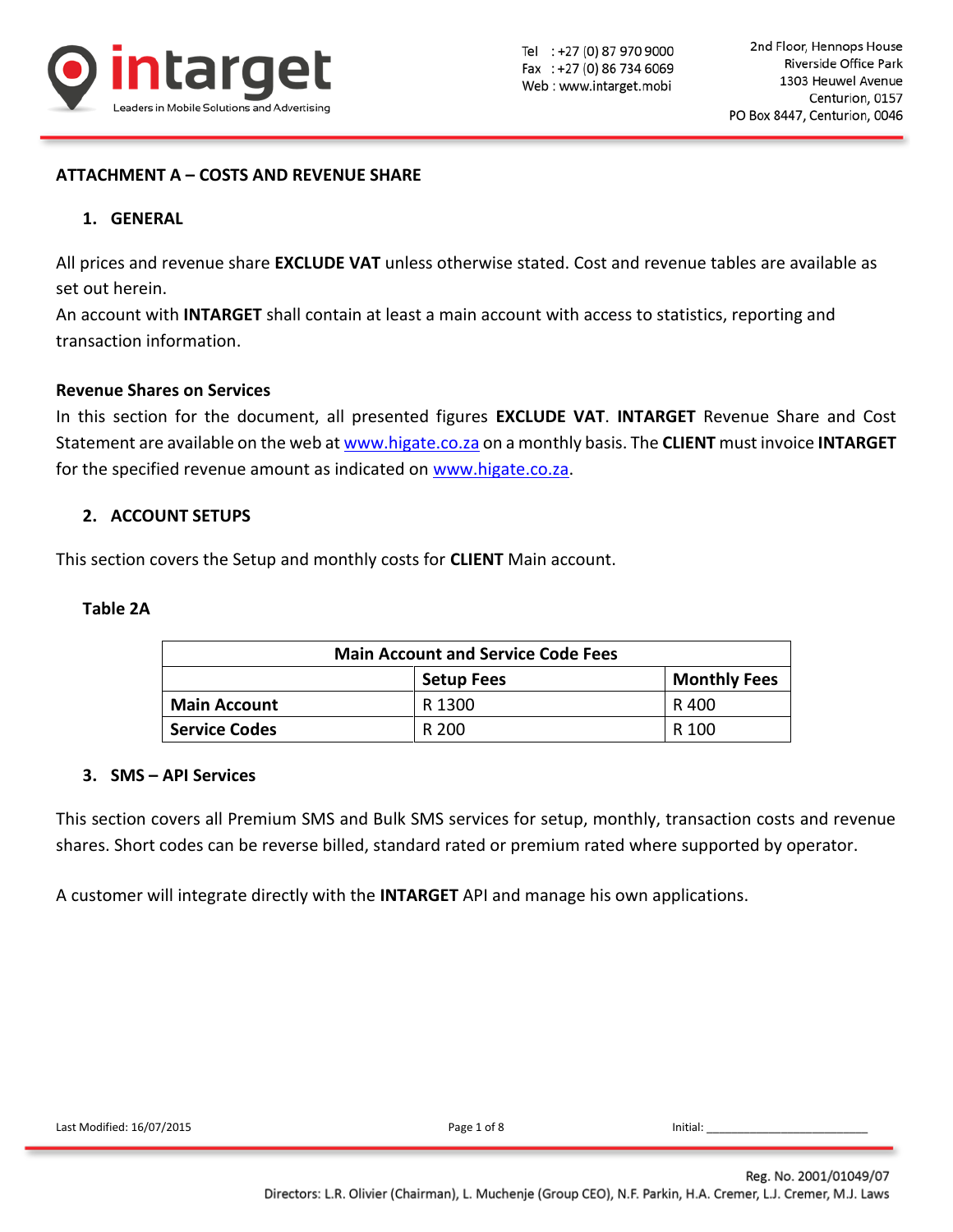

The following setup and monthly fees apply:

# **Table 3A**

| Short code fees               |                   |                     |  |
|-------------------------------|-------------------|---------------------|--|
|                               | <b>Setup Fees</b> | <b>Monthly Fees</b> |  |
| <b>Private SMS Short Code</b> | R 1500            | R 500               |  |
| Shared SMS Short Code         | R 300             | R 300               |  |

The following SMS transaction costs apply:

### **Table 3B**

| <b>Transaction Costs</b> |                |            |                 |               |                           |  |
|--------------------------|----------------|------------|-----------------|---------------|---------------------------|--|
|                          | <b>Vodacom</b> | <b>MTN</b> | Cell C          | <b>Telkom</b> | <b>BULK</b><br><b>SMS</b> |  |
| <b>SMS MT</b>            | 19c            | 19c        | 19 <sub>c</sub> | 22c           | 15c                       |  |
| <b>SMS MO</b>            | 5c             | 5c         | 5c              | 5c            | 5c                        |  |

The revenue pay out to Client as outlined in Table 3B on Premium SMS – Excl. VAT:

# **Table 3B**

|                           |           | <b>CLIENT PAYOUT</b> |                 |                            |                 |               |                 |              |                 |
|---------------------------|-----------|----------------------|-----------------|----------------------------|-----------------|---------------|-----------------|--------------|-----------------|
|                           | Charge to | <b>Vodacom</b>       |                 | <b>CellC</b><br><b>MTN</b> |                 | <b>Telkom</b> |                 |              |                 |
|                           |           |                      | <b>VAT excl</b> |                            | <b>VAT excl</b> |               | <b>VAT excl</b> |              | <b>VAT excl</b> |
|                           | 1.00      | $\mathsf{R}$         | 0.30            | $\mathsf{R}$               | 0.29            | $\mathsf{R}$  | 0.25            | $\mathsf{R}$ | 0.30            |
|                           | 1.50      | $\mathsf{R}$         | 0.61            | $\mathsf{R}$               | 0.56            | $\mathsf R$   | 0.54            | $\mathsf{R}$ | 0.59            |
|                           | 2.00      | $\sf R$              | 0.92            | $\mathsf{R}$               | 0.82            | $\sf R$       | 0.82            | R            | 0.89            |
|                           | 3.00      | ${\sf R}$            | 1.55            | $\mathsf{R}$               | 1.34            | $\mathsf{R}$  | 1.27            | $\mathsf{R}$ | 1.47            |
|                           | 5.00      | $\mathsf R$          | 2.80            | $\mathsf{R}$               | 2.39            | $\mathsf{R}$  | 2.39            | $\mathsf{R}$ | 2.68            |
|                           | 7.50      | $\mathsf R$          | 4.37            | $\mathsf{R}$               | 3.69            | $\mathsf R$   | 3.79            | R            | 4.14            |
|                           | 10.00     | $\mathsf{R}$         | 5.94            | $\mathsf{R}$               | 5.00            | $\mathsf R$   | 5.20            | $\mathsf{R}$ | 5.61            |
|                           | 15.00     | $\mathsf{R}$         | 9.08            | $\mathsf{R}$               | 7.61            | $\mathsf{R}$  | 8.00            | $\mathsf{R}$ | 8.55            |
|                           | 20.00     | $\mathsf R$          | 12.21           | $\mathsf{R}$               | 10.23           | $\mathsf R$   | 10.81           | $\mathsf{R}$ | 11.58           |
|                           | 25.00     | $\mathsf{R}$         | 15.35           | $\mathsf{R}$               | 12.84           | $\mathsf{R}$  | 13.62           | $\mathsf{R}$ | 14.47           |
|                           | 30.00     | $\mathsf R$          | 18.48           | $\mathsf{R}$               | 15.46           | $\mathsf{R}$  | 16.42           | $\mathsf{R}$ | 17.37           |
|                           |           |                      |                 |                            |                 |               |                 |              |                 |
| Last Modified: 16/07/2015 |           |                      |                 |                            | Page 2 of 8     |               |                 |              | Initial:        |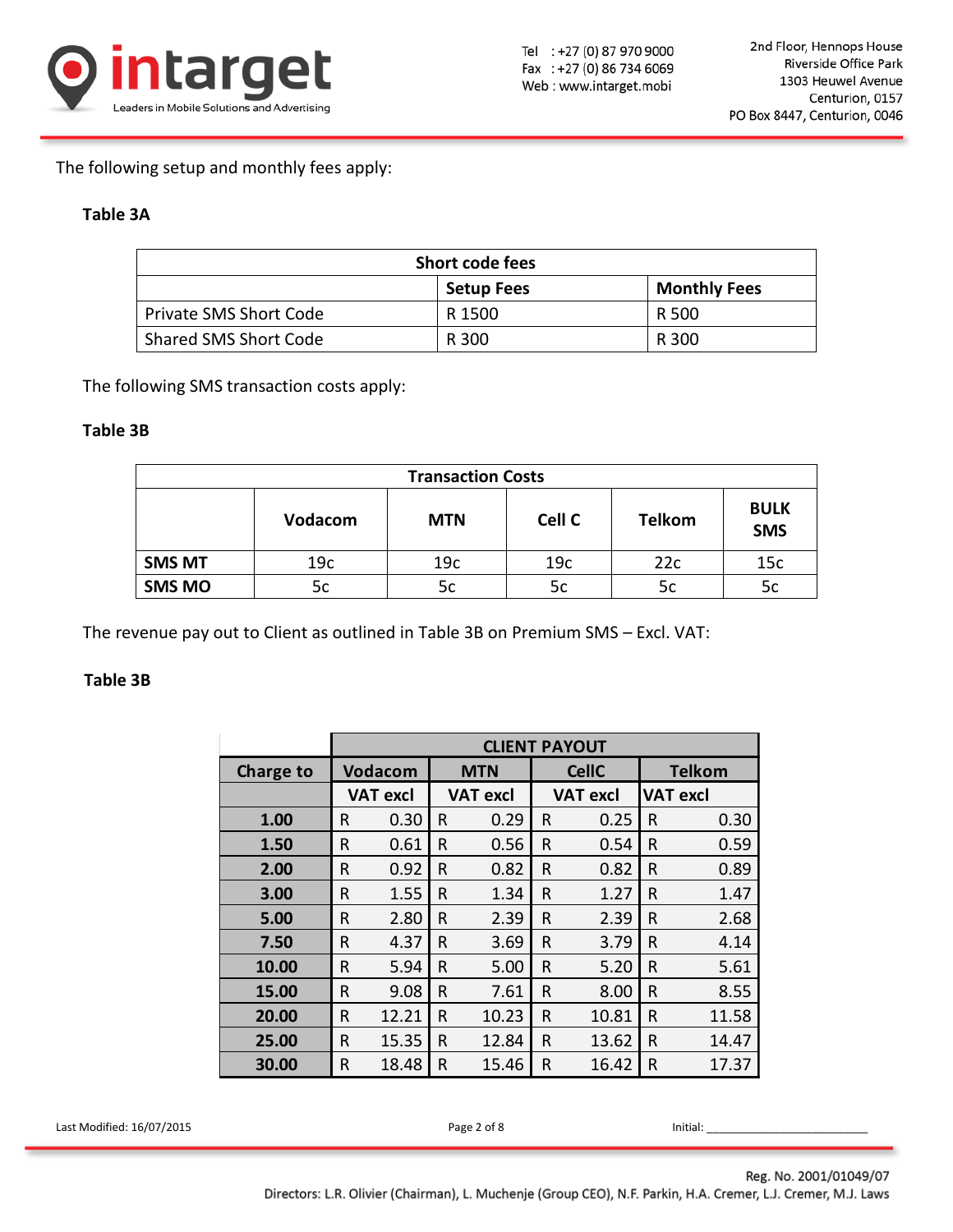

# **4. Online Billing (OBS)/ Token Based Billing (TBB) using API Integration:**

This section covers all OBS/TBB billing services for setup, monthly, transaction costs and revenue shares. A customer will integrate directly with the **INTARGET** API and manage his own applications.

The following setup and monthly fees apply:

# **Table 4A**

|                                     | <b>Fee per Product Created</b> |
|-------------------------------------|--------------------------------|
| <b>OBS/TBB Billing Code Setup -</b> | R 500                          |
| <b>Product Portal</b>               |                                |

The following OBS/TBB transaction costs apply:

### **Table 4B**

| <b>Cost per Transaction</b>                                |         |            |              |               |
|------------------------------------------------------------|---------|------------|--------------|---------------|
|                                                            | Vodacom | <b>MTN</b> | <b>CellC</b> | <b>Telkom</b> |
| Per unsuccessful transaction<br>59% and less failure ratio | 8с      | 4c         | 4c           | 14c           |
| Per unsuccessful transaction<br>79% and less failure ratio | 11c     | 4c         | 4c           | 14с           |
| Per unsuccessful transaction<br>80% and more failure ratio | 13c     | 4c         | 4c           | 14c           |
| Per any successful<br>transaction                          | 9c      | 4c         | 4c           | 12c           |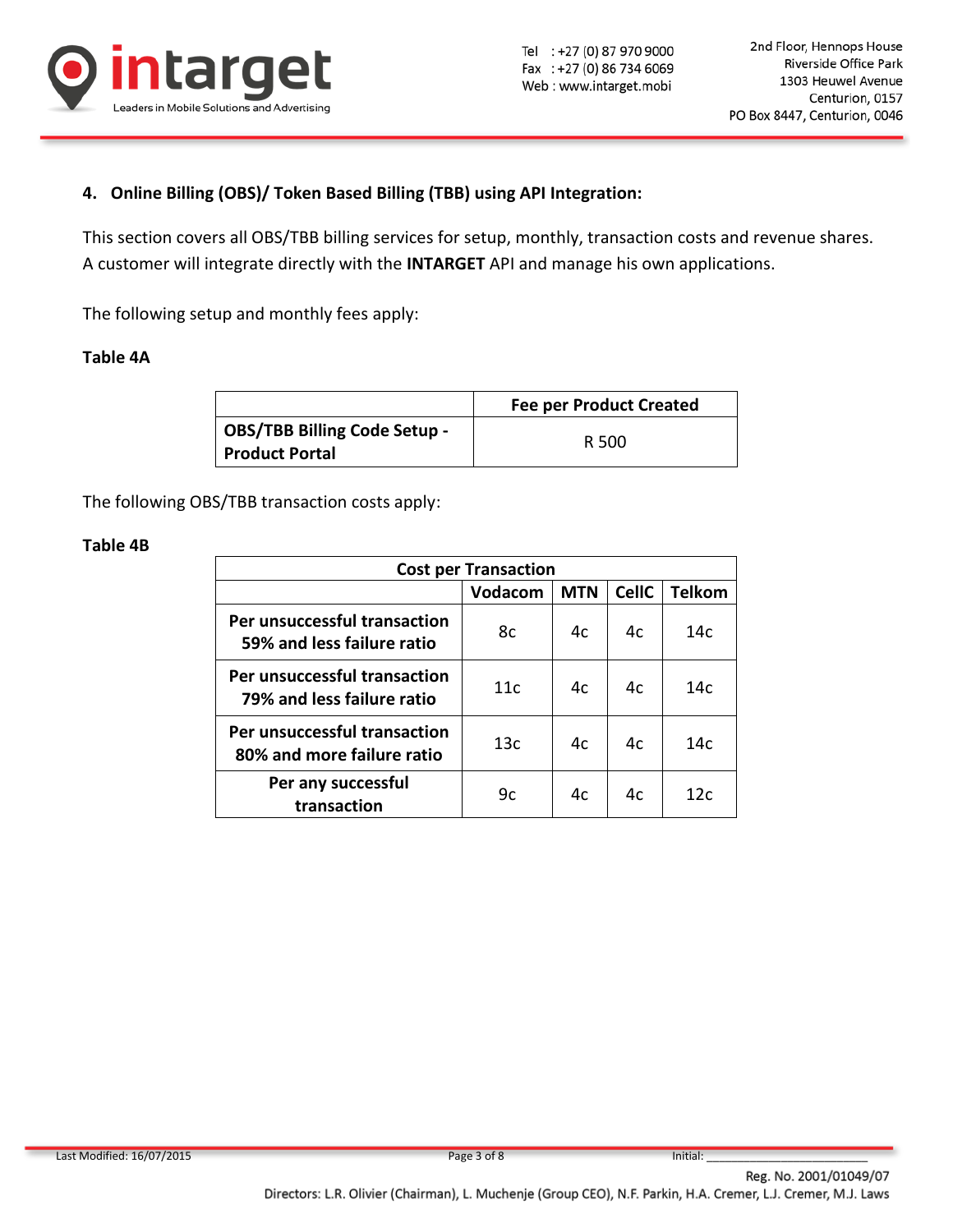

Tel : +27 (0) 87 970 9000 Fax: +27 (0) 86 734 6069 Web: www.intarget.mobi

2nd Floor, Hennops House Riverside Office Park 1303 Heuwel Avenue Centurion, 0157 PO Box 8447, Centurion, 0046

# **Table 4D - OBS/TBB Revenue Share portion to CLIENTS**

| <b>Client Payout</b> |          |            |              |                      |  |  |
|----------------------|----------|------------|--------------|----------------------|--|--|
| Charge to user       | Vodacom  | <b>MTN</b> | <b>CellC</b> | <b>Telkom Mobile</b> |  |  |
| 1.00                 | R 0.364  | R 0.309    | R 0.561      | R 0.579              |  |  |
| 1.50                 | R 0.678  | R 0.607    | R 0.842      | R 0.868              |  |  |
| 2.00                 | R 0.991  | R 0.905    | R 1.123      | R 1.158              |  |  |
| 2.50                 | R 1.305  | R 1.204    | R 1.404      | R 1.447              |  |  |
| 3.00                 | R 1.618  | R 1.502    | R 1.246      | R 1.737              |  |  |
| 3.50                 | R 1.932  | R 1.800    | R 1.526      | R 2.026              |  |  |
| 4.00                 | R 2.246  | R 2.098    | R 1.807      | R 2.316              |  |  |
| 4.50                 | R 2.559  | R 2.396    | R 2.088      | R 2.605              |  |  |
| 5.00                 | R 2.873  | R 2.695    | R 2.368      | R 2.895              |  |  |
| 5.50                 | R 3.186  | R 2.993    | R 2.649      | R 3.184              |  |  |
| 6.00                 | R 3.500  | R 3.291    | R 2.930      | R 3.474              |  |  |
| 6.50                 | R 3.814  | R 3.589    | R 3.211      | R 3.763              |  |  |
| 7.00                 | R 4.127  | R 3.888    | R 3.491      | R 4.053              |  |  |
| 7.50                 | R 4.441  | R 4.186    | R 3.772      | R 4.342              |  |  |
| 8.00                 | R 4.754  | R 4.484    | R 4.053      | R 4.632              |  |  |
| 8.50                 | R 5.068  | R 4.782    | R 4.333      | R 4.921              |  |  |
| 9.00                 | R 5.382  | R 5.081    | R 4.614      | R 5.211              |  |  |
| 9.50                 | R 5.695  | R 5.379    | R 4.895      | R 5.500              |  |  |
| 10.00                | R 6.009  | R 5.677    | R 5.175      | R 5.789              |  |  |
| 12.00                | R 7.263  | R 6.870    | R 6.298      | R 6.947              |  |  |
| 14.00                | R 8.518  | R 8.063    | R 7.421      | R 8.105              |  |  |
| 15.00                | R 9.145  | R 8.660    | R 7.982      | R 8.684              |  |  |
| 16.00                | R 9.772  | R 9.256    | R 8.544      | R 9.263              |  |  |
| 18.00                | R 11.026 | R 10.449   | R 9.667      | R 10.421             |  |  |
| 20.00                | R 12.281 | R 11.642   | R 10.789     | R 11.579             |  |  |
| 25.00                | R 15.417 | R 14.625   | R 13.596     | R 14.474             |  |  |
| 30.00                | R 18.553 | R 17.607   | R 16.404     | R 17.368             |  |  |
| 35.00                | R 21.689 | R 20.589   | R 19.211     | R 20.263             |  |  |
| 40.00                | R 24.825 | R 23.572   | R 22.018     | R 23.158             |  |  |
| 45.00                | R 27.961 | R 26.554   | R 24.825     | R 26.053             |  |  |
| 50.00                | R 31.096 | R 29.537   | R 27.632     | R 28.947             |  |  |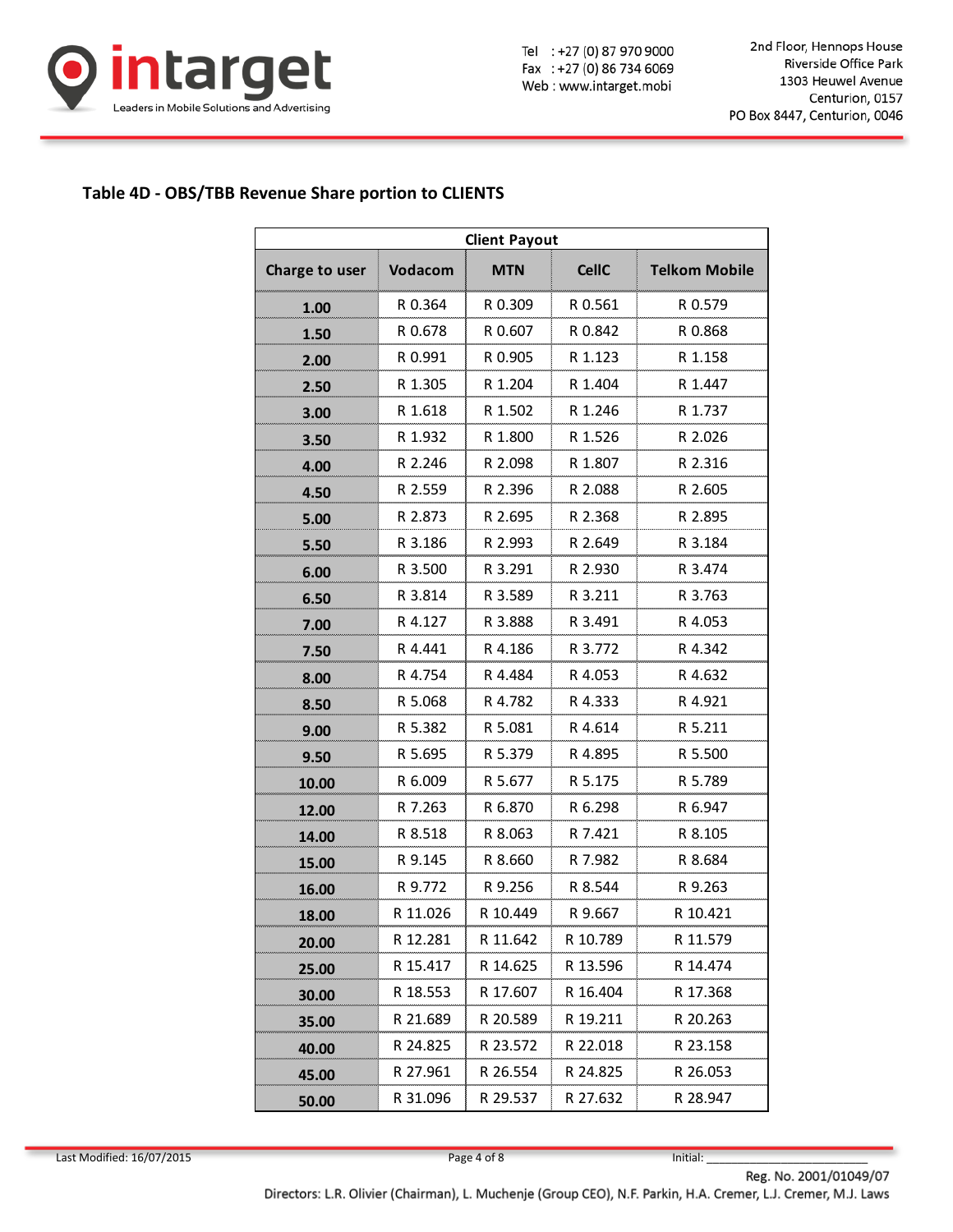

# **5. Using Turnkey Higate WEB Products**

This section covers all turnkey Higate WEB Products services for setup, monthly, transaction costs and revenue shares.

A customer will use the INTARGET WEB products through the internet, which INTARGET manages and maintains. The following setup and monthly fees apply:

### **Table 5A – Higate Web Product Fees**

|                        | <b>Setup Fees</b>                                     | <b>Monthly Fees</b>     |
|------------------------|-------------------------------------------------------|-------------------------|
| Campaign Manager       | N/A                                                   | R 150                   |
| (Number and Keyword)   |                                                       |                         |
| <b>Content Manager</b> | N/A                                                   | R1000 for 50 and more   |
|                        |                                                       | content items           |
| <b>Bulk SMS Tool</b>   | Use bulk service code<br>$\qquad \qquad \blacksquare$ | Use bulk service code - |
|                        | standard client rates                                 | standard client rates   |

For SMS transaction costs table refer to **Table 3B**

For OBS/TBB transaction costs table refer to **Table 4B.**

For these products **INTARGET** shall retain 10% of the **Total Monthly CLIENT Pay-out** revenue share.

### **6. Standard Rated USSD**

This section covers all Standard Rated USSD services for setup, monthly, transaction costs. No revenue share applicable for Standard Rated USSD Services.

# **Table 6A – Standard Rated USSD Fees:**

|                       | <b>Setup Fees</b> | <b>Monthly Fees</b> |
|-----------------------|-------------------|---------------------|
| Private USSD          | R <sub>1000</sub> | R300                |
| Number                |                   |                     |
| <b>Script Hosting</b> | <b>NA</b>         | R <sub>200</sub>    |

#### **Table 6B – Standard USSD Transaction Costs:**

|                         | Cost per USSD |  |
|-------------------------|---------------|--|
| <b>USSD per session</b> |               |  |

Last Modified: 16/07/2015 Page 5 of 8 Initial: \_\_\_\_\_\_\_\_\_\_\_\_\_\_\_\_\_\_\_\_\_\_\_\_\_\_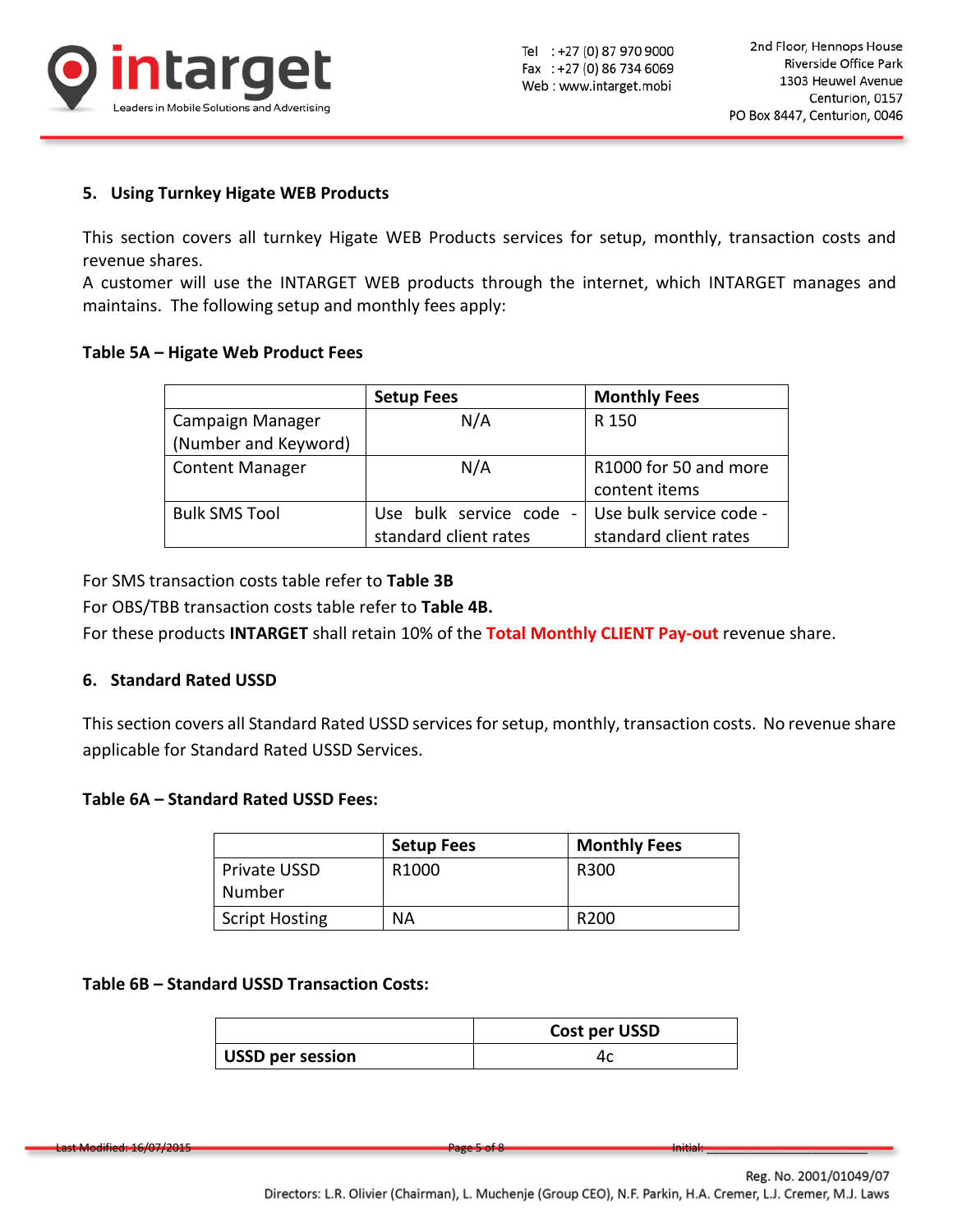

## **7. PREMIUM RATED USSD**

This section covers all Premium Rated USSD services for setup, monthly, transaction costs and revenue shares

### **Table 7A – Premium Rated USSD Setup and Monthly Fees**

|                     | <b>Setup Fees</b> | <b>Monthly Fees</b> |
|---------------------|-------------------|---------------------|
| Private USSD Number | R <sub>1000</sub> | R300                |
| Script Hosting      | <b>NA</b>         | R <sub>200</sub>    |

### **Table 7B – Transaction Fees PRUSSD**

|                        | <b>Cost per USSD</b> |
|------------------------|----------------------|
| <b>Transaction Fee</b> | 4c per session       |

### **Table 7C – Revenue Share PRUSSD**

| <b>Premium Rated USSD Value</b>                               |                                                               | <b>Client Payout</b> |                                  |   |            |   |                                   |     |                              |
|---------------------------------------------------------------|---------------------------------------------------------------|----------------------|----------------------------------|---|------------|---|-----------------------------------|-----|------------------------------|
| <b>Premium Rated</b><br><b>USSD per Minute</b><br>(Incl. VAT) | <b>Premium Rated</b><br><b>USSD per Minute</b><br>(Excl. VAT) |                      | <b>Vodacom</b><br>(Excl.<br>VAT) |   | <b>MTN</b> |   | Cell C<br>(Excl. VAT) (Excl. VAT) |     | <b>Telkom</b><br>(Excl. VAT) |
| R 1.20                                                        | R 1.05                                                        | R                    | 0.358                            | R | 0.388      | R | 0.350                             | ∃ R | 0.340                        |
| R 1.50                                                        | R 1.32                                                        | R                    | 0.536                            | R | 0.541      | R | 0.535                             | ≬ R | 0.511                        |
| R 2.00                                                        | R 1.75                                                        | R                    | 0.834                            | R | 0.789      | R | 0.819                             | R   | 0.788                        |
| R 3.00                                                        | R 2.63                                                        | R                    | 1.431                            | R | 1.292      | R | 1.302                             | R   | 1.373                        |
| R 5.00                                                        | R 4.39                                                        | R                    | 2.623                            | R | 2.300      | R | 2.371                             | R   | 2 489                        |

### **8. VOICE SERVICES**

This section covers **INTARGET** VOICE services for setup, monthly, transit costs and revenue shares. All costs and revenue share *EXCLUDE VAT* per minute.

**TABLE 7A –** Voice Services Setup and Monthly fees

|                       | <b>Setup Fee</b> | <b>Monthly Fees</b> |
|-----------------------|------------------|---------------------|
| <b>Private Number</b> | R 500            | R 100               |
| <b>SIP Connection</b> | R N              | R 500               |

Last Modified: 16/07/2015 **Page 6 of 8** Initial: Last Modified: 16/07/2015

Reg. No. 2001/01049/07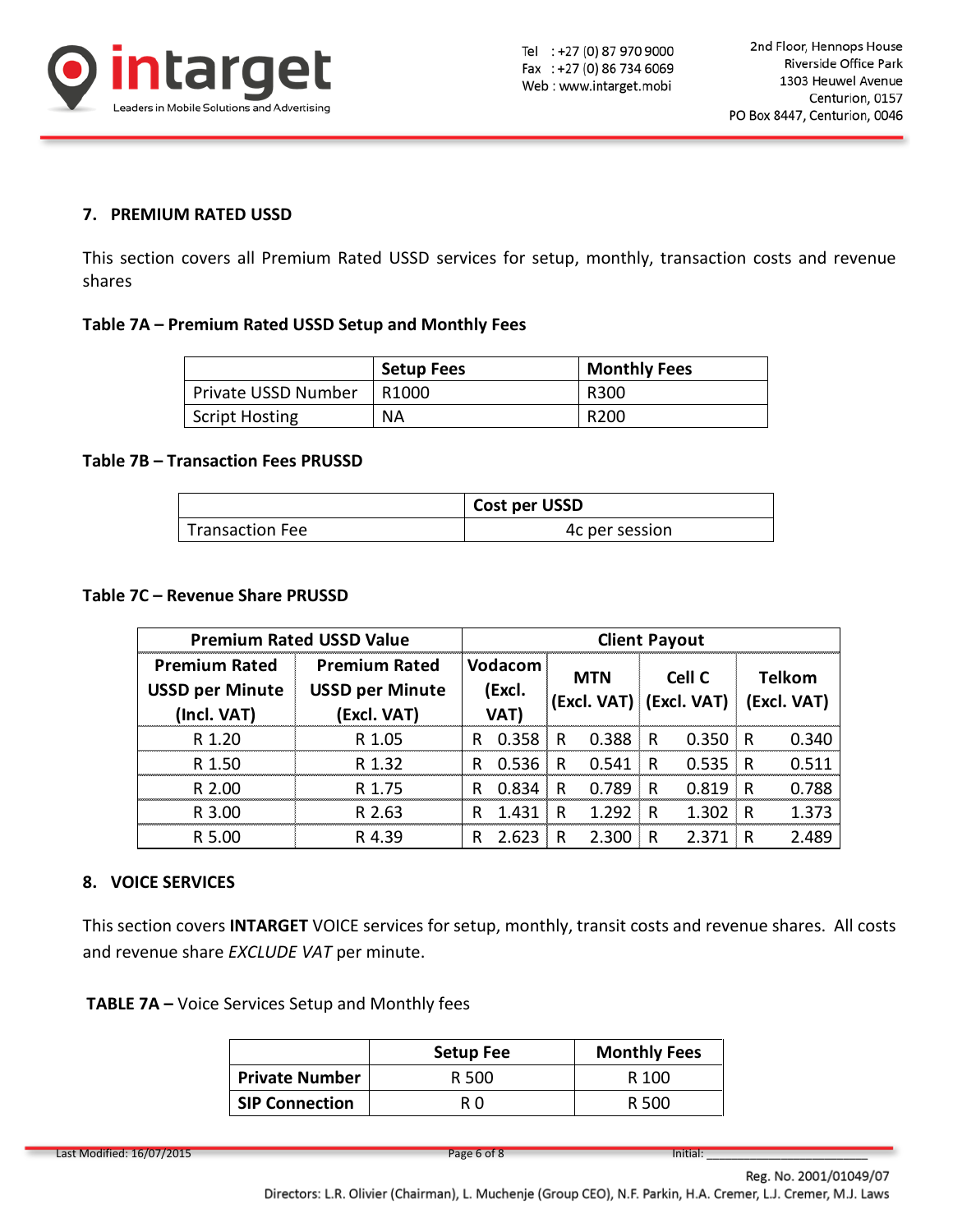

### **OUT-BOUND CALL RATES**

**TABLE 7B –** OUT-BOUND Call Termination Rates per minute

| <b>INTARGET Originating Network</b> | <b>OUT-Bound Call</b> |
|-------------------------------------|-----------------------|
| Call Terminating Network            | All 7A                |
| Cost per minute                     | R 0.35c               |

**TABLE 7C –** OUT-BOUND AVM Rates per minute

| <b>INTARGET Originating Network</b> | <b>OUT-Bound Call</b> |
|-------------------------------------|-----------------------|
| <b>Call Terminating Network</b>     | All 7A                |
| Cost per minute                     | 50c                   |

**TABLE 7D –** OUT-BOUND Call Conference rates per minute

| <b>INTARGET Originating Network</b> | <b>OUT-Bound Call</b> |
|-------------------------------------|-----------------------|
| Call Terminating Network            | All 7A                |
| Cost per minute                     | .50c                  |

### **IN-BOUND CALL RATES**

### **TABLE 7F - Call Termination Rates per minute**

| <b>INTARGET Originating Network</b> | <b>IN-Bound Call</b> |
|-------------------------------------|----------------------|
| Call Originating Network            | All 7A               |
| Revenue Share per minute            | 10c                  |

**TABLE 7G – IN-BOUND** Call Conference rates per minute

| <b>INTARGET Originating Network</b> | <b>IN-Bound Call</b>                 |
|-------------------------------------|--------------------------------------|
| <b>Call Terminating Network</b>     | All 7A                               |
| Cost per minute                     | 20c per minute of<br>conference time |